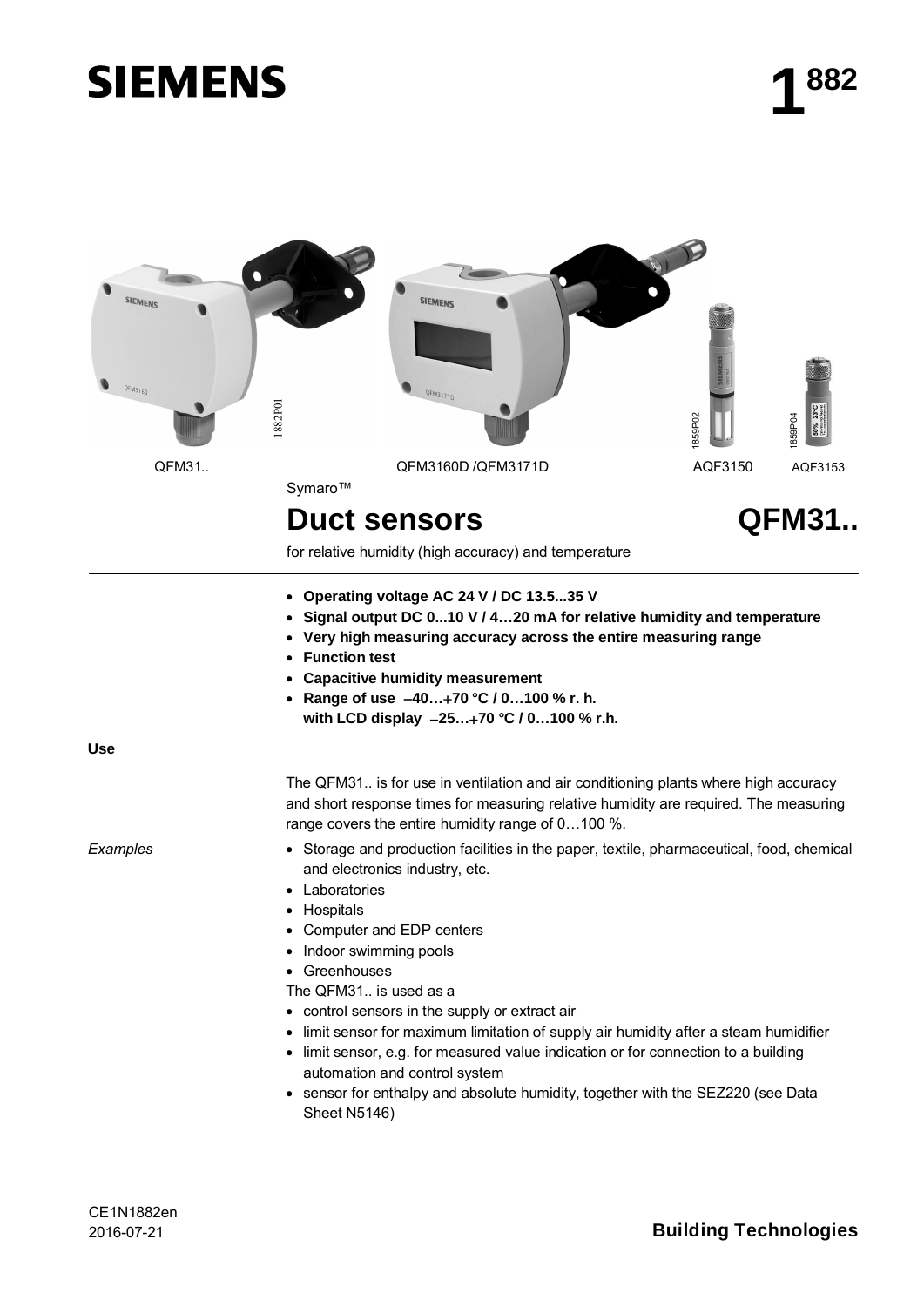### **Type summary**

| Type<br>reference | Temperature<br>measuring range          | Temperature<br>signal output | Humidity<br>measuring range | Humidity<br>signal output | Operating<br>voltage        | Measured<br>value display |
|-------------------|-----------------------------------------|------------------------------|-----------------------------|---------------------------|-----------------------------|---------------------------|
| QFM3100           | None                                    | None                         | $0100\%$                    | active. DC 010 V          | $AC$ 24 V or<br>DC 13,535 V | No                        |
| QFM3101           | None                                    | None                         | $0100\%$                    | active, 420 mA            | DC 13,535 V                 | No                        |
| QFM3160           | $050 °C$ / $-40+70 °C$ /<br>$-35+35$ °C | active. DC 010 V             | $0100\%$                    | active. DC 010 V          | AC 24 V or<br>DC 13.535 V   | <b>No</b>                 |
| QFM3160D          | $050 °C$ / $-40+70 °C$ /<br>$-35+35$ °C | active. DC 010 V             | $0100\%$                    | active. DC 010 V          | $AC24 Vor$<br>DC 13,535 V   | Yes                       |
| QFM3171           | $050 °C$ / $-40+70 °C$ /<br>$-35+35$ °C | active, 420 mA               | $0100\%$                    | active. 420 mA            | DC 13.535 V                 | No                        |
| QFM3171D          | 050 °C / $-40+70$ °C /<br>$-35+35$ °C   | active, 420 mA               | $0100\%$                    | active, 420 mA            | DC 13.535 V                 | Yes                       |

### **Ordering and delivery**

When ordering, please give name and type reference, e.g.: Duct sensor **QFM3160** Place a separate order for the service set AQF3153 listed under accessories.

#### **Equipment combinations**

All systems and devices capable of acquiring and handling the sensor's DC 0...10 V or 4...20 mA output signal.

When using the sensors for minimum or maximum selection, for averaging, or to calculate enthalpy, enthalpy difference, absolute humidity, and dew point, we recommend to use the SEZ220 signal converter (see Data Sheet N5146).

#### **Technical design**

| <b>Relative humidity</b> | The sensor acquires the relative humidity in the air duct via its capacitive humidity<br>sensing element whose capacitance varies as a function of the relative humidity of the<br>ambient air.<br>An electronic circuit converts the sensor's signal to a continuous DC 010 V or<br>420 mA signal, corresponding to a relative humidity of 0100 %.                                 |
|--------------------------|-------------------------------------------------------------------------------------------------------------------------------------------------------------------------------------------------------------------------------------------------------------------------------------------------------------------------------------------------------------------------------------|
| <b>Temperature</b>       | The sensor acquires the temperature in the air duct via its sensing element whose<br>electrical resistance changes as a function of the temperature.<br>This variation is converted to an active DC 010 V or 420 mA output signal,<br>depending on the type of sensor. The output signal corresponds to a selectable<br>temperature range of $050$ °C, $-35+35$ °C, or $-40+70$ °C. |

**Burden diagram**

*Output signal, terminal I1 / I2*

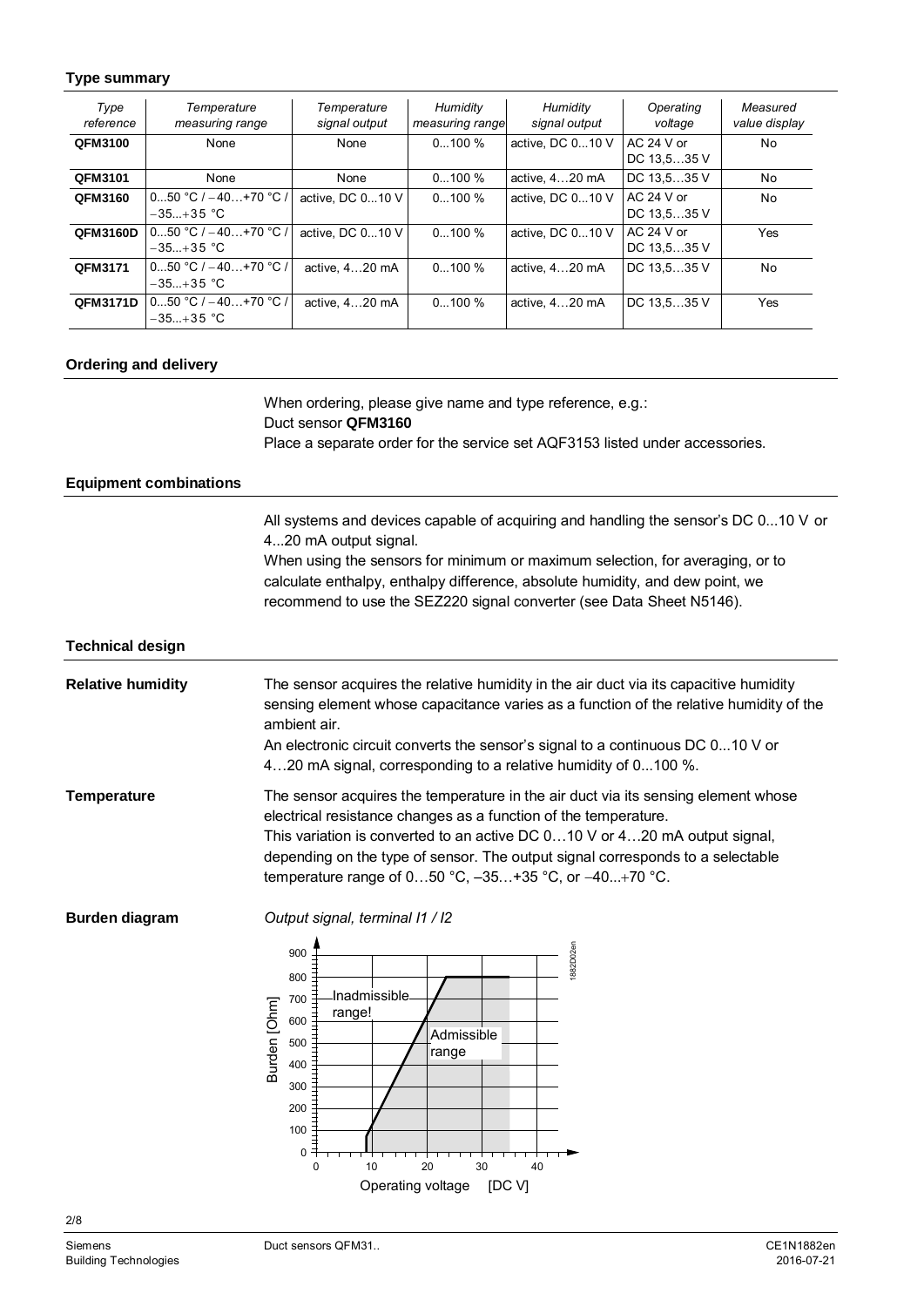The duct sensor consists of a housing, a printed circuit board, connection terminals, a mounting flange and an immersion rod having a measuring tip.

The two-part housing comprises a base and a screwed removable cover.

A rubber seal is installed between the base and the cover in order to satisfy the requirements of IP 65 degree of protection.

The measuring circuit and the setting element are accommodated on the printed circuit board inside the cover, the connection terminals on the base.

The measuring tip is screwed on the immersion rod of the housing.

The sensing elements are located at the end of the measuring tip and protected by the filter cap.

Cable entry is made via the cable entry gland M16 (IP 54) supplied with the sensor, which can be screwed into the housing.

Immersion rod and housing are made of plastic and rigidly connected.

The sensor is fitted with the mounting flange supplied with the sensor. The flange is to be placed over the immersion rod and then secured in accordance with the required immersion length.

The types QFM3160D and QFM3171D provide the measured values on its LCD display..The following measured values are displayed alternately in intervals of 5 s: [Measured](http://dict.leo.org/ende?lp=ende&p=eek2E.&search=measured) [value](http://dict.leo.org/ende?lp=ende&p=eek2E.&search=value) [display](http://dict.leo.org/ende?lp=ende&p=eek2E.&search=display)

> Temperature: in °C or °F Humidity: in % r. h.

Setting element



The setting elements are located inside the cover. A setting element consists of 6 pins and a jumper. It is used for selecting the required temperature measuring range and for activating the test function. Types with LCD display have a second setting element with 4 pins and a jumper.

The different jumper positions have the following meaning:

- x *For the active temperature measuring range:* Jumper in the left position  $(R1) = -35...+35$  °C, Jumper in the middle position  $(R2) = 0...50$  °C (factory setting) Jumper in the right position (R3) =  $-40...+70$  °C
- x *For the active test function:* Jumper in the horizontal position: The values available at the signal output are those given in the table "Test function active"
- $\bullet$  For the [measured](http://dict.leo.org/ende?lp=ende&p=eek2E.&search=measured) [value](http://dict.leo.org/ende?lp=ende&p=eek2E.&search=value) [display](http://dict.leo.org/ende?lp=ende&p=eek2E.&search=display) (QFM31..D)

| - Jumper vertical in the right position | $=$ °C (factory setting) |
|-----------------------------------------|--------------------------|
| - Jumper vertical in the left position  | $=$ $\degree$ F          |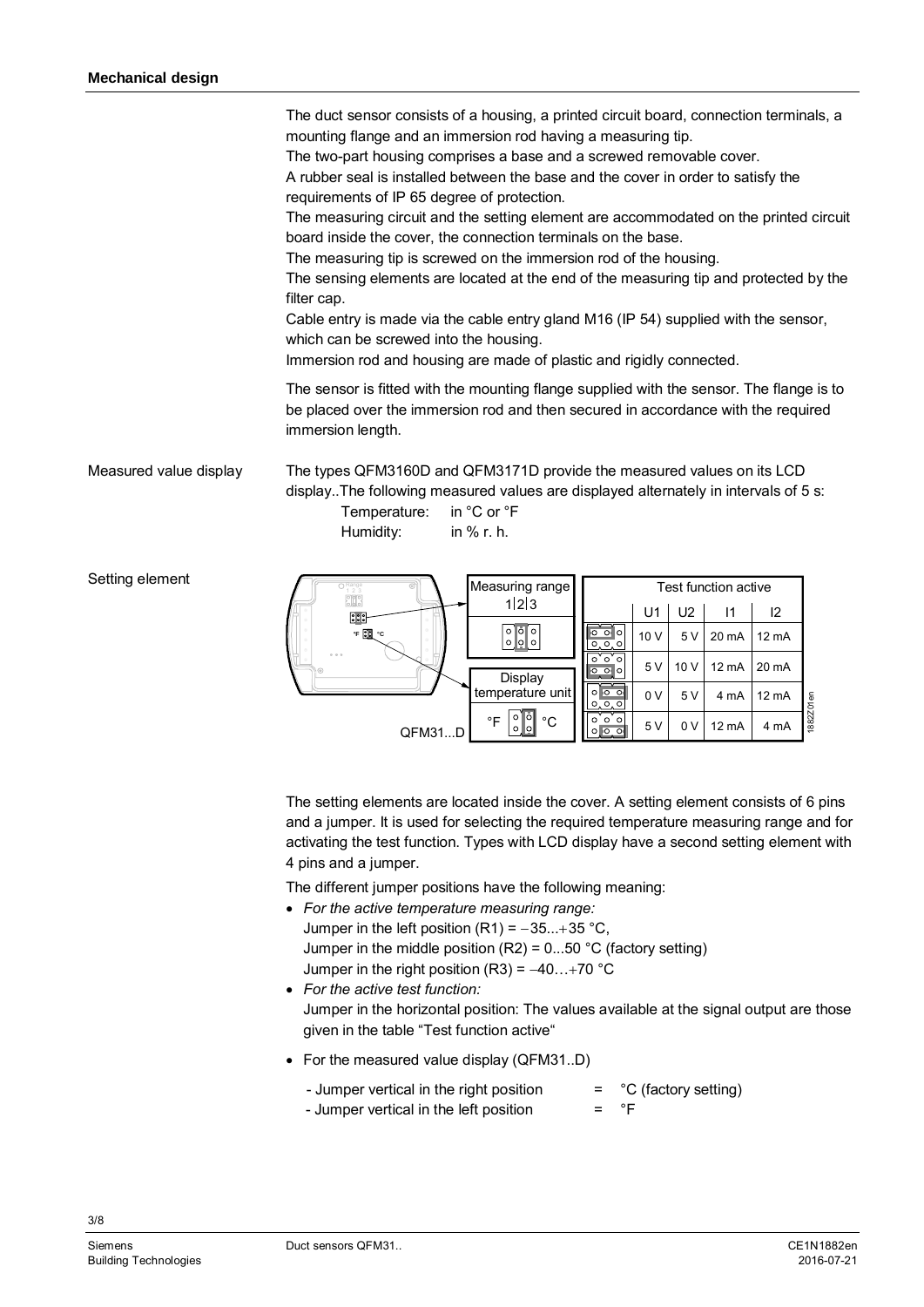Malfunction

- Should the temperature sensor become faulty a voltage of  $0 \vee (4 \text{ mA})$  will be applied at signal output U2 (I2) after 60 seconds, and the humidity signal at signal output U1 (I1) will reach 10 V (20 mA).
- $\bullet$  Should the humidity sensor become faulty a voltage of 10 V (20 mA) will be applied at signal output U1 (I1) after 60 seconds, and the temperature signal will remain active.

The service set comprises three measuring tips without sensor element. Each tip signals a predefined temperature and humidity value to the basic unit:

- $\bullet$  85 % r. h., 40 °C
- $50 \%$  r. h., 23 °C
- 20 % r. h.,  $5^{\circ}$ C

The fixed values are available at the signal outputs. The accuracy of the values is the same as for the test function. The measuring tips can be exchanged in operation.

### **Accessories**

**Service set AQF3153**

| Name                                         | Type reference |
|----------------------------------------------|----------------|
| Filter cap (for replacement)                 | AQF3101        |
| Measuring tip (exchangeable for replacement) | AQF3150        |
| Service set (for function test)              | AQF3153        |
| 3 m cable for remote measurement             | AQY2010        |

### **Engineering notes**

|                                      | A transformer for safety extra low-voltage (SELV) with separate windings for 100 %<br>duty is required to power the sensor. When sizing and protecting the transformer, the<br>local safety regulations must be complied with.<br>When sizing the transformer, the power consumption of the duct sensor must be taken<br>into consideration.<br>For correct wiring of the sensor, refer to the Data Sheets of the devices with which the<br>sensor is used.<br>The permissible line lengths must be considered. |
|--------------------------------------|-----------------------------------------------------------------------------------------------------------------------------------------------------------------------------------------------------------------------------------------------------------------------------------------------------------------------------------------------------------------------------------------------------------------------------------------------------------------------------------------------------------------|
| Cable routing and<br>cable selection | It must be considered for routing of cables that the longer the cables run side by side<br>and the smaller the distance between them, the greater the electrical interference.<br>Shielded cables must be used in environments with EMC problems.<br>Twisted pair cables are required for the secondary supply lines and the signal lines.                                                                                                                                                                      |
| Note to QFM2171(D)                   | Terminals $G1(+)$ and $11(-)$ for the humidity output must always be connected to power,<br>even if only terminals $G2(+)$ and $12(-)$ of the temperature output are used!                                                                                                                                                                                                                                                                                                                                      |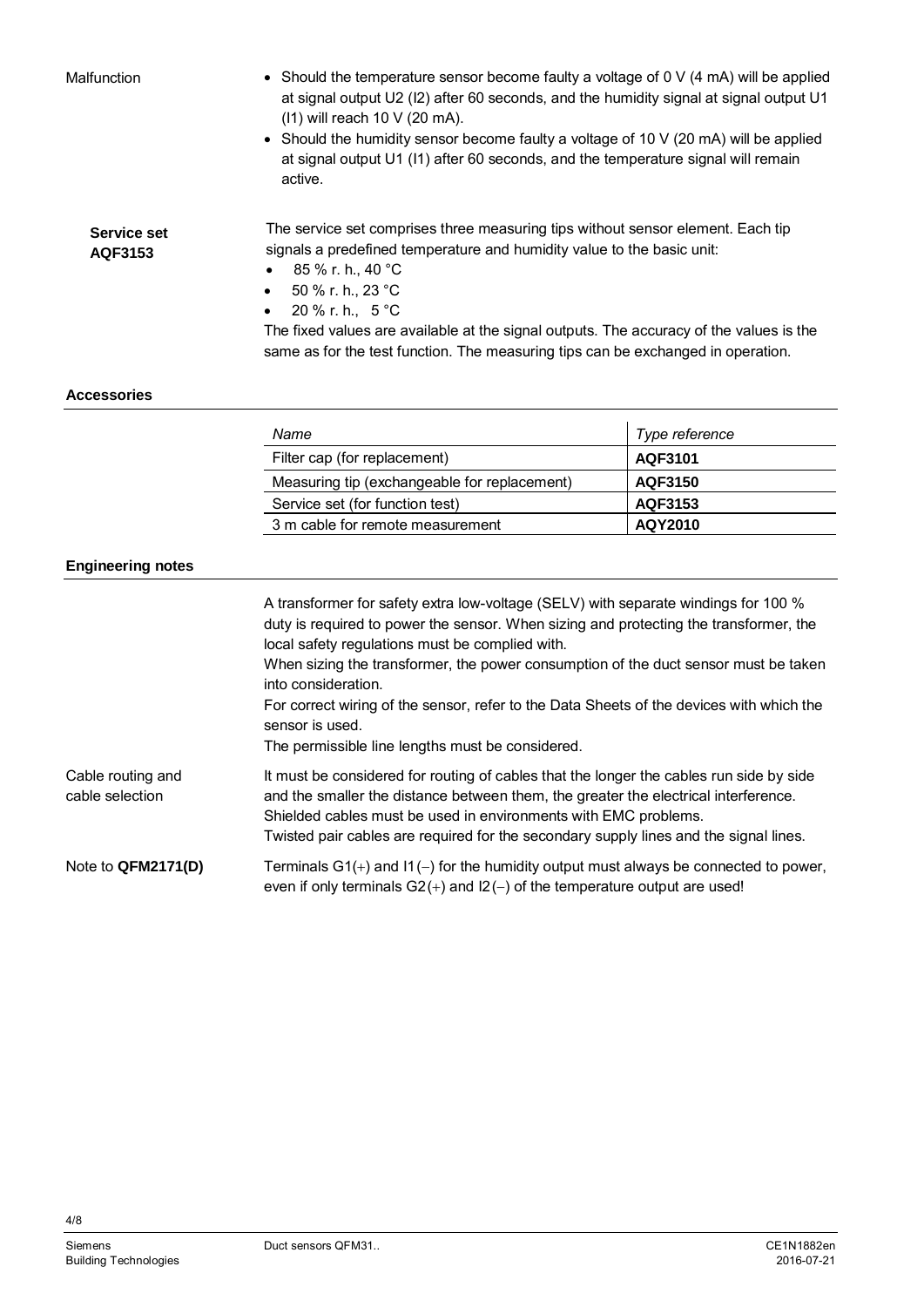## **Mounting notes**

| Location                   | Mount the sensor in the center of the duct wall. If used together with steam humidifiers,<br>the minimum distance after the humidifier must be 3 m to max 10 m.<br>Fit the sensor in the extract air duct if the application involves dew point shifting.<br>Fit only the flange to the duct wall. The sensor is then inserted through the flange and<br>engaged. |
|----------------------------|-------------------------------------------------------------------------------------------------------------------------------------------------------------------------------------------------------------------------------------------------------------------------------------------------------------------------------------------------------------------|
| Caution!                   | • The seal between base and cover must not be removed, or else degree of protection<br>IP 65 will be no longer ensured.<br>• The sensing elements inside the measuring tip are sensitive to impact. Avoid any<br>such impact on mounting.                                                                                                                         |
| Mounting instructions      | Mounting Instructions are printed on the inner side of the package.                                                                                                                                                                                                                                                                                               |
| <b>Commissioning notes</b> |                                                                                                                                                                                                                                                                                                                                                                   |
|                            | Check wiring before switching on power. The temperature measuring range must be<br>selected on the sensor, if required.                                                                                                                                                                                                                                           |
|                            | Wiring and the output signals can be checked by making use of the test function (refer<br>to "Mechanical design").                                                                                                                                                                                                                                                |
|                            | We recommend not to use voltmeters or ohmmeters directly at the sensing element. In<br>the case of the simulated passive output signals, measurements with commercially<br>available meters cannot be made (measuring current too small).                                                                                                                         |
| <b>Disposal</b>            |                                                                                                                                                                                                                                                                                                                                                                   |
|                            | The devices are considered electronics devices for disposal in term of European                                                                                                                                                                                                                                                                                   |

Directive 2012/19/EU and may not be disposed of as domestic waste.

- Dispose of the device via the channels provided for this purpose.
- Comply with all local and currently applicable laws and regulations.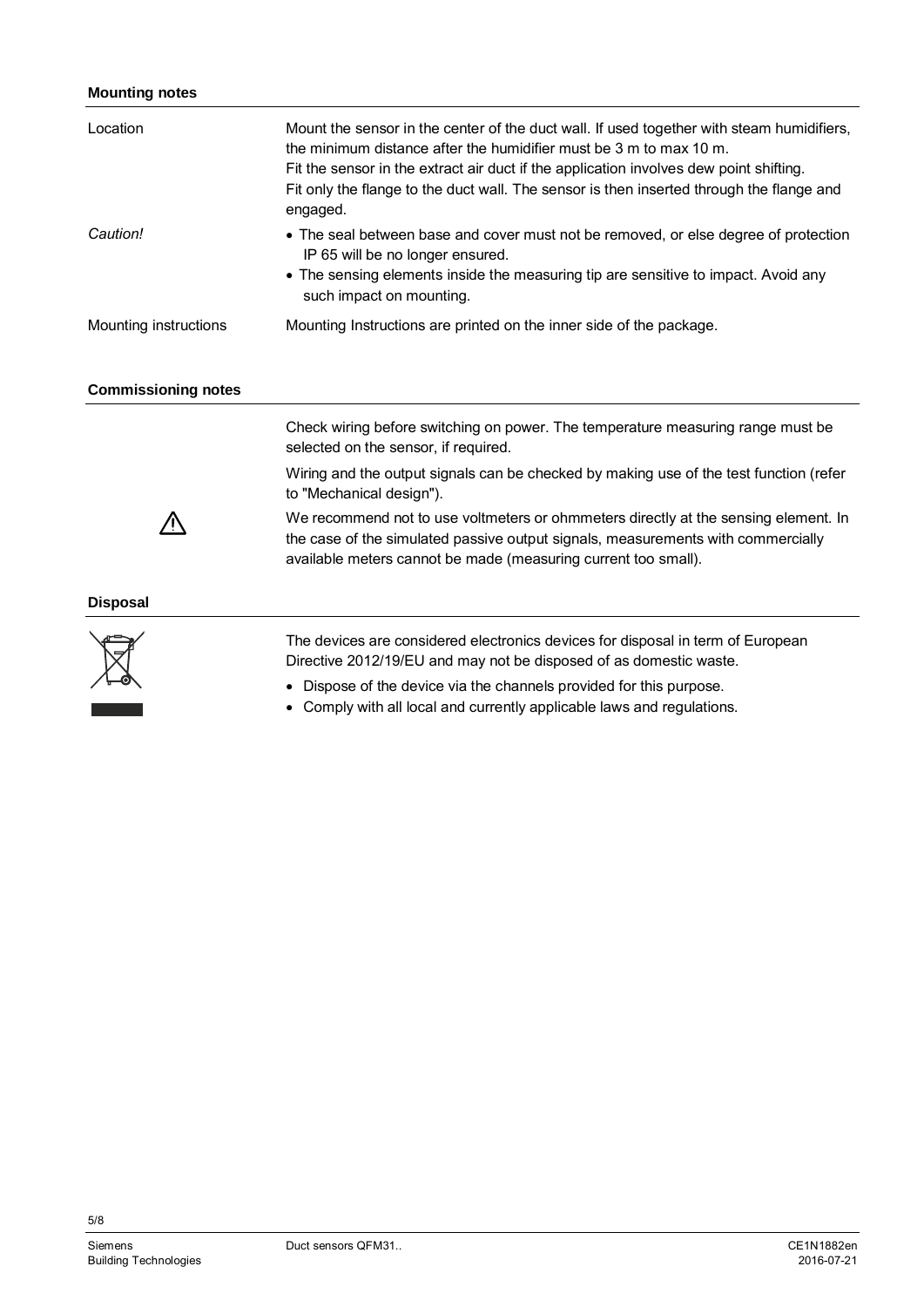## **Technical data**

| Power supply                              | Operating voltage                                              | AC 24 V ± 20 % or DC 13.535 V (SELV)                                         |
|-------------------------------------------|----------------------------------------------------------------|------------------------------------------------------------------------------|
|                                           |                                                                | or                                                                           |
|                                           |                                                                | AC/DC 24 V class 2 (US)                                                      |
|                                           | Frequency                                                      | 50/60 Hz at AC 24 V                                                          |
|                                           | Power consumption                                              | ≤1 VA                                                                        |
|                                           | External supply line protection                                | Fuse slow max, 10 A                                                          |
|                                           |                                                                | or<br>Circuit breaker max. 13 A<br>Characteristic B, C, D according to<br>or |
|                                           |                                                                | Power source with current limitation of max.                                 |
|                                           |                                                                | 10 A                                                                         |
| Cable lengths for the measuring<br>signal | Max. perm. cable lengths                                       | See data sheet of the device handling the<br>signal                          |
| Functional data                           | Measuring range                                                | 0100 % r.h.                                                                  |
| "Humidity sensor"                         | Measuring accuracy at 23 °C and AC/DC 24 V in                  |                                                                              |
|                                           | 0100 % r.h.                                                    | $±2$ % r. h.                                                                 |
|                                           | Temperature dependency                                         | ≤ 0.05 % r.h./°C                                                             |
|                                           | Time constant                                                  | < 20 s                                                                       |
|                                           | Supply air velocity                                            | $20 \text{ m/s}$                                                             |
|                                           | Output signal, linear (terminal U1)                            | DC 010 V $\widehat{=}$ 0100 % r.h.                                           |
|                                           |                                                                | max. 1 mA                                                                    |
|                                           | Output signal, linear (terminal I1)                            | 420 mA $\widehat{=}$ 0100 % r.h.                                             |
|                                           | Burden                                                         | See "Function"                                                               |
| Functional data<br>"Temperature sensor"   | Measuring range                                                | $050$ °C (R2 = factory setting),<br>$-35+35$ °C (R1), $-40+70$ °C (R3)       |
|                                           | Sensing element                                                | Pt 1000                                                                      |
|                                           | Measuring accuracy at AC/DC 24 V in                            |                                                                              |
|                                           | 23 °C                                                          | $\pm$ 0.3 K                                                                  |
|                                           | 1535 °C                                                        | $\pm 0.6$ K                                                                  |
|                                           | $-35+70 °C$                                                    | $\pm 0.8$ K                                                                  |
|                                           | Time constant                                                  | < 3.5 min. in with 2 m/s moved air                                           |
|                                           | Output signal, linear (terminal U2)                            | DC 010 V<br>≙ 0…50 °C / –35…+35 °C / –40…+70 °C<br>max. 1 mA                 |
|                                           | Output signal, linear (terminal I2)<br><b>Burden</b>           | 420 mA $\widehat{=}$ 050 / -35+35 / -40+70 °C<br>See "Function"              |
| Degree of protection                      | Protection class                                               | III according to EN 60730-1                                                  |
|                                           | Protection degree of housing                                   | IP65 according to EN 60529 in the built-in<br>state                          |
| Electrical connections                    | <b>Screw terminals</b>                                         | 1 $\times$ 2.5 mm <sup>2</sup> or 2 $\times$ 1.5 mm <sup>2</sup>             |
|                                           | Cable entry gland (enclosed)                                   | M 16 x 1.5                                                                   |
| Environmental                             | Operation to                                                   |                                                                              |
| conditions                                | Climatic conditions                                            | Class 4K2 to IEC 60 721-3-4                                                  |
|                                           | Temperature (housing with electronics)<br>LCD display readable | $-40+70 °C$<br>$-25+70 °C$                                                   |
|                                           | Humidity                                                       | 0100 % r. h. (with condensation)                                             |
|                                           | Mechanical conditions                                          | Class 3M2 to IEC 60 721-3-3                                                  |
|                                           | Transport to                                                   | IEC 60 721-3-2                                                               |
|                                           | Climatic condition                                             | Class 2K3                                                                    |
|                                           | Temperature                                                    | $-40+70$ °C                                                                  |
|                                           | Humidity                                                       | <95 % r. h.<br>Class 2M2                                                     |
|                                           | Mechanical conditions                                          |                                                                              |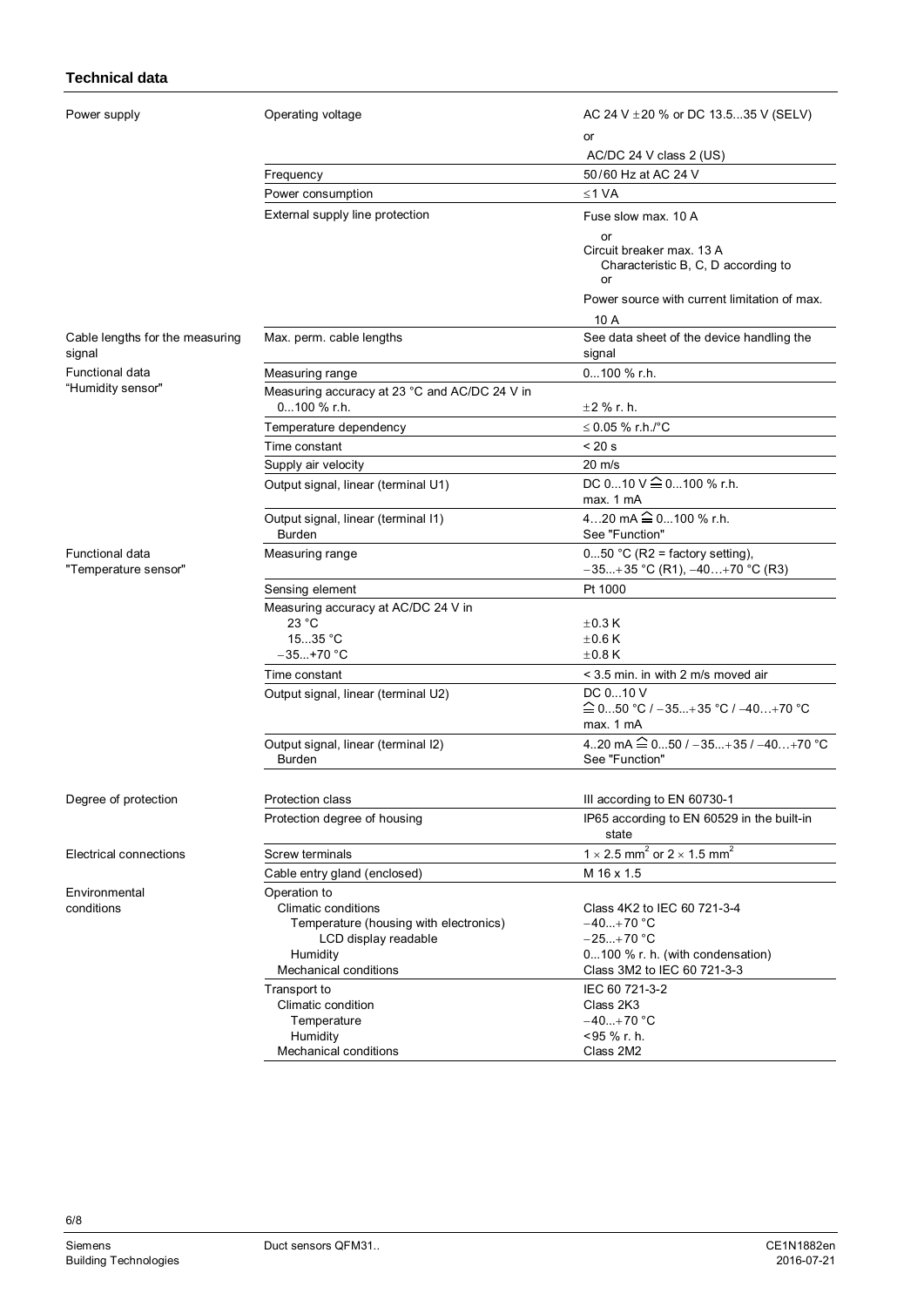| Materials and color            | Base                                                                                                                                                                                                                               | Polycarbonate, RAL 7001 (silver-grey)                                              |
|--------------------------------|------------------------------------------------------------------------------------------------------------------------------------------------------------------------------------------------------------------------------------|------------------------------------------------------------------------------------|
|                                | Cover                                                                                                                                                                                                                              | Polycarbonate, RAL 7035 (light-grey)                                               |
|                                | Immersion rod                                                                                                                                                                                                                      | Polycarbonate, RAL 7001 (silver-grey)                                              |
|                                | Filter cap                                                                                                                                                                                                                         | Polycarbonate, RAL 7001 (silver-grey)                                              |
|                                | Mounting flange                                                                                                                                                                                                                    | PA66 - GF35 (black)                                                                |
|                                | Cable entry gland                                                                                                                                                                                                                  | PA, RAL 7035 (light-grey)                                                          |
|                                | Sensor (complete assembly)                                                                                                                                                                                                         | Silicone-free                                                                      |
|                                | Packaging                                                                                                                                                                                                                          | Corrugated cardboard                                                               |
| Directives and Standards       | Product standard                                                                                                                                                                                                                   | EN 60730-1                                                                         |
|                                |                                                                                                                                                                                                                                    | Automatic electrical controls for household<br>and similar use                     |
|                                | Electromagnetic compatibility (Applications)                                                                                                                                                                                       | For use in residential, commerce, light-<br>industrial and industrial environments |
|                                | EU Conformity (CE)                                                                                                                                                                                                                 | CE1T1882xx <sup>"</sup>                                                            |
|                                | <b>RCM Conformity</b>                                                                                                                                                                                                              | CE1T1864en_C1 <sup>*)</sup>                                                        |
|                                | UL                                                                                                                                                                                                                                 | UL 873, http://ul.com/database                                                     |
| Environmental<br>compatibility | The product environmental declaration CE1E1882 <sup>*</sup> contains data on environmentally compatible<br>product design and assessments (RoHS compliance, materials composition, packaging, environmental<br>benefit, disposal). |                                                                                    |
| Weight                         | Incl. packaging                                                                                                                                                                                                                    |                                                                                    |
|                                | Without LCD display                                                                                                                                                                                                                | 0.208 kg                                                                           |
|                                | With LCD display                                                                                                                                                                                                                   | 0.225 kg                                                                           |
|                                | AQF3150                                                                                                                                                                                                                            | $0.050$ kg                                                                         |
|                                | AQF3153                                                                                                                                                                                                                            | $0.066$ kg                                                                         |

\*) The documents can be downloaded from [http://siemens.com/bt/download.](http://siemens.com/bt/download)

#### **Connection terminals**



| G. G0 | Operating voltage AC 24 V (SELV) or DC 13.535 V |
|-------|-------------------------------------------------|

G1, G2 Operating voltage DC 13.5...35 V

- U1 Signal output DC 0...10 V for relative humidity 0...100 %
- U2 Signal output DC 0...10 V for temperature range 0...50 °C (R2 = factory setting),  $-35...+35$  °C (R1) or  $-40...+70$  °C (R3)
- I1 Signal output 4…20 mA for relative humidity 0...100 %
- I2 Signal output 4...20 mA for temperature range  $0...50$  °C (R2 = factory setting),  $-35...+35$  °C (R1) or  $-40...+70$  °C (R3)

*Note on connection terminals of the QFM3171(D):*

Terminals  $G1(+)$  and  $11(-)$  for the humidity output must always be connected to power, even if only the temperature output  $G2 (+)$  and  $12(-)$  is used!